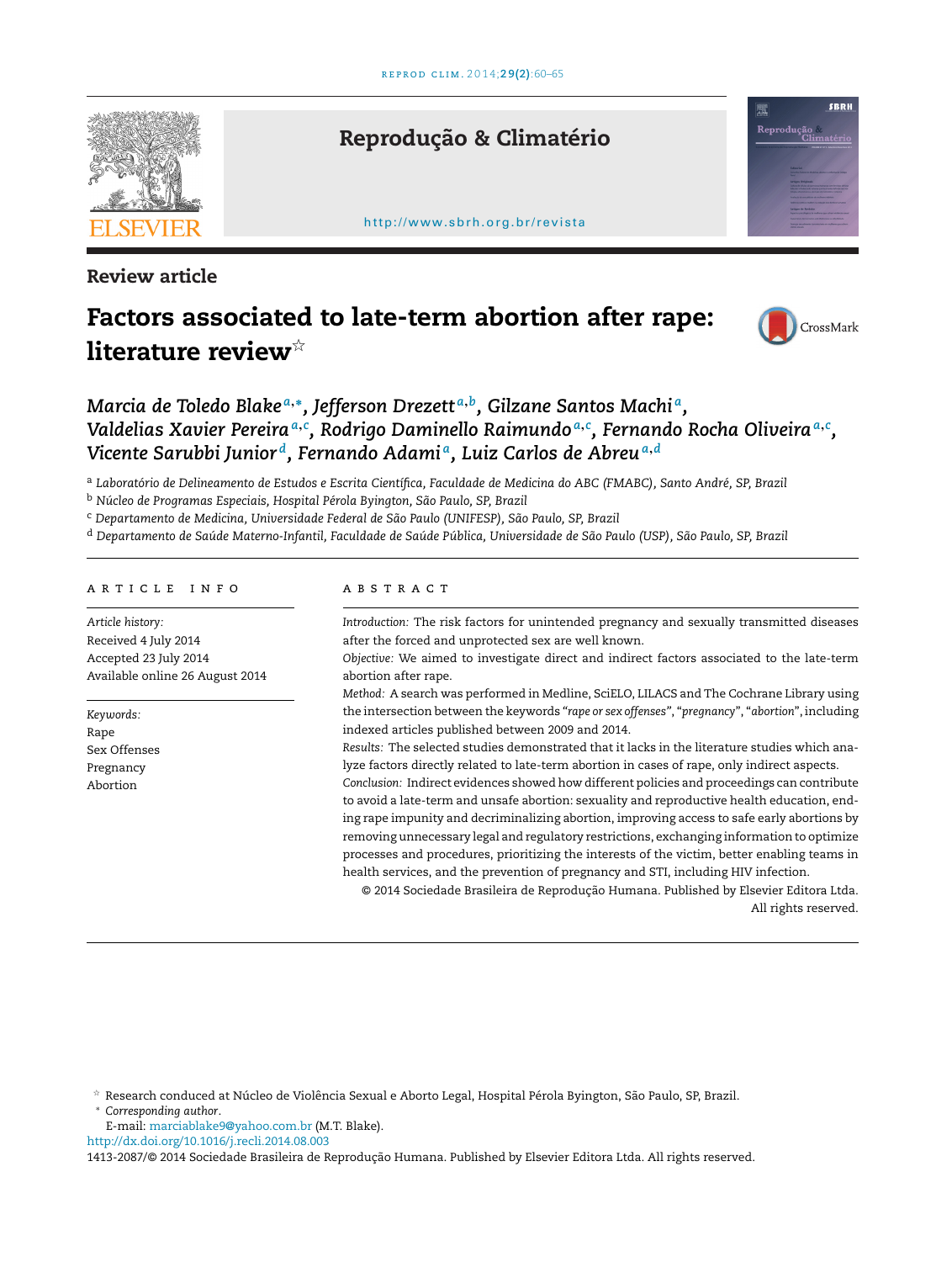#### **Fatores associados ao aborto tardio após estupro: revisão de literatura**

#### r e s u m o

*Introdução:* Os fatores de risco para gravidez indesejada e doenças sexualmente transmissíveis após sexo forçado e desprotegido são bem conhecidos.

*Objetivo:* Identificar fatores diretos e indiretos associados ao aborto tardio após estupro.

*Método:* Foi realizada busca nas bases Medline, SciELO, LILACS e The Cochrane Library com os descritores *"rape or sex offences", "pregnancy", "abortion"*, incluindo artigos indexados publicados entre 2009 e 2014.

*Resultados:* Foram selecionados sete estudos, os quais apresentam somente aspectos indiretos, ainda que atendam os critérios de inclusão.

*Conclusão:* Evidências indiretas mostraram como diferentes políticas e procedimentos podem contribuir para evitar aborto tardio e inseguro: educação em saúde reprodutiva e sexualidade, término da impunidade do estupro e descriminalização do aborto, melhora no acesso ao aborto precoce seguro removendo-se restrições regulatórias e legais desnecessárias, maior troca de informações para otimizar processos e procedimentos, priorizando os interesses da vítima, além de melhor capacitação das equipes nos serviços de saúde e a prevenção da gravidez e doenças sexualmente transmissíveis, incluindo a infecção por HIV.

© 2014 Sociedade Brasileira de Reproduc¸ão Humana. Publicado por Elsevier Editora Ltda. Todos os direitos reservados.

#### **Introduction**

Rape is an underreported heinous crime that affects women and men around the world with physical and psychological harm, at risk of contracting infectious diseases and which may result in an unwanted pregnancy. Numerous pregnant women for rape decide late to seek their right to legal abortion up to 22 weeks of gestation. $1$ 

Besides representing a serious public health problem in developing countries, discuss the termination of unwanted pregnancy, whether as a result of rape or not, involves rethinking the legal, moral, religious, social and cultural aspects that are linked to it.<sup>2</sup>

Even nearly 7% of rape cases in Brazil result in pregnancy. Under Brazilian law, the victim of such violence has the right to abort, but 67.4% of women who have gone through this suffering had no access to legal abortion services in the public health and have just tried abortion unsafely or sought the service  $lete<sup>3</sup>$  $lete<sup>3</sup>$  $lete<sup>3</sup>$ 

It is estimated that 60,000 to 70,000 women die annually from complications of unsafe abortion and hundreds of thousands suffer long-term consequences, including chronic pelvic pain and infertility. The reasons for the continuing high incidence of unwanted pregnancy leading to unsafe abortion include lack of access, misuse or failure of effective contraception, misinformation, forced sex, preventing women to protect themselves. Unsafe abortion is closely associated with restrictive legal environments and administrative and political barriers that impede access to existing services.<sup>[4](#page-4-0)</sup> In this sense, this study aimed to investigate direct and indirect factors associated to the late search for abortion after rape.

#### **Method**

Revisions were made between January 2014 and June 2014. The following database were used: Medical Literature Analysis and Retrieval Systen Online (MEDLINE), Literatura Latinoamericana e do Caribe (LILACS), Scientific Eletronic Library Online (SciELO), and The Cochrane Library. We used the following keywords "rape or sex offences" and "pregnancy" and "abortion". The keywords were defined according to the Medical Subject Headings (MeSH).

Indexed articles published between 2009 and 2014 were selected by one researcher and supervised by another senior researcher. Based on titles and abstracts, the manuscripts not clearly related to the topic were excluded. Studies that did not show summary in English between 2009 and 2014 were excluded. Inclusion criteria considered studies investigating direct and indirect factors associated to late-term abortion after rape ([Fig.](#page-2-0) 1).

All selected titles and abstracts were submitted to a final review, which considered the inclusion criteria. After reading the full texts, the inclusion criteria was reduced to include studies investigating abortion after rape due to the total lack of studies analyzing factors associated to late-term abortion after rape.

#### **Results**

The electronic search yielded a total of 54 references. Among these references, the first elimination resulted in the exclusion of 39 titles and abstracts, which were not clearly related to the subject of review. The titles of the remaining 15 abstracts were

*Palavras-chave:* Estupro Delitos sexuais Gravidez Aborto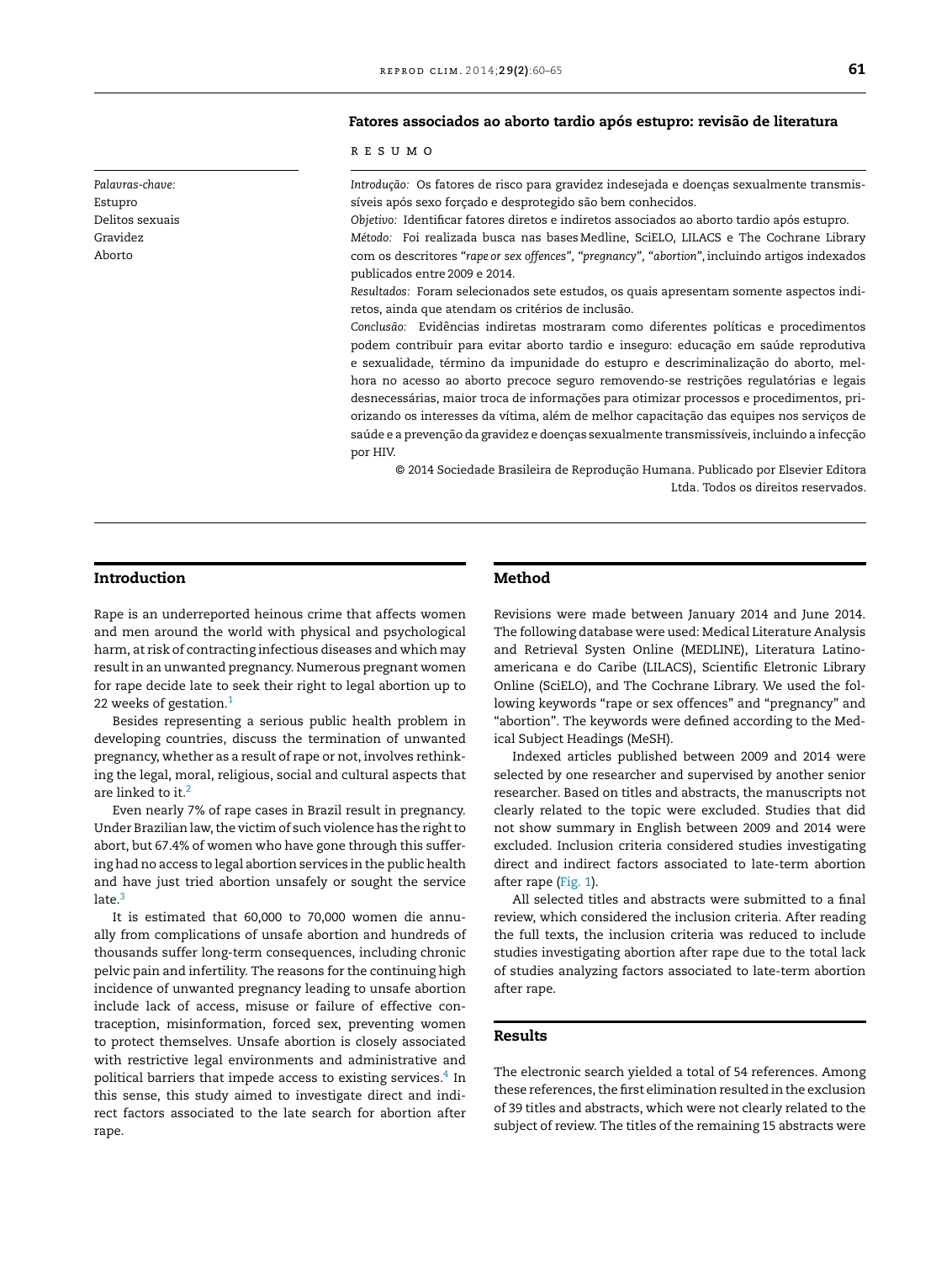<span id="page-2-0"></span>



submitted to a final review, which took into account the inclusion criteria. The investigation of reference lists confirmed the absence of relevant documents directly related to late-term abortion after rape. However, summaries of 7 studies were selected for describing indirect important aspects of the termination of pregnancy after sexual assault. [Table](#page-3-0) 1 shows the main findings of the studies included.

#### **Discussion**

When dealing with late abortion in the scenario of sexual violence, it is not possible to speak of causality narrowly because a cause is not necessarily a single factor, but comprises several components. A set of multiple causes such as environmental, cultural and social determinants, socioeconomic status, family relationships, and beliefs may suggest reasons why pregnant women seek abortion later. Hence the review aimed to seek studies which identified factors associated with the late-term abortion resulting of sexual violence.

The analysis of the texts selected for this review indicated that there are no studies directly associated to the factors which represent risk for pregnant women to search for late-term abortion after rape. However, seven studies have highlighted significant initiatives and procedures that can reduce risks and avoid late-term unsafe abortion ([Table](#page-3-0) 1).

The woman who seeks deliberate abortion may consider different reasons such as economic difficulties, health problems, neglect or lack of a partner, interference on the project life, conflict with societyś rules, or social vulnerability. In all cases, the common element is unwanted pregnancy, which makes the decision of abortion complex and multifactorial.[5](#page-4-0)

Drezett et al.  $(1998)^6$  $(1998)^6$  have assumed that the variability in gestational age of women seeking legal abortion could be related to difficulties in access to health services and barriers to the development of violence and pregnancy. However, other conditions may be associated, such as vulnerability and limiting the autonomy of people with mental illness. It is also possible that crimes in which the perpetrator threatens the physical integrity of the victim or a family member, produce a similar effect.

Mitchell et al.  $(2014)^7$  $(2014)^7$  also showed that abortion knowledge and attitudes are not driven simply by age, religion or class, but rather a complex interplay that includes both social spaces and gender. Prevention of abortion morbidity and mortality among adolescents requires comprehensive sexuality and reproductive health education that includes factual distinctions between safe and unsafe abortion methods.

The difference in the legalization of abortion across countries increases the complexity of the consequences of rape. The laws of each country determine the extent of the problem and dictate the rules and procedures viable, leaving health services act within the established limits.

According to Kalonda (2012), $8$  from the politico-legal point of view, ending rape impunity and decriminalizing abortion are recommended. Decriminalizing abortion give women choice and save victims and pregnant women from risks related to the pregnancy, a childbirth, or an eventual unsafe abortion. These risks increase the maternal mortality already high in Congo-Kinshasa (between 950 and 3,000 for 100,000 live births).

After reviewing the laws of the 191 countries around the world for which information is available and categorizing them by legal indications, which include preservation of the woman's life, health reasons, pregnancy due to sex offences, fetal impairment, socio-economic reasons, Boland  $(2010)^9$  concluded that while most countries may not decriminalise all abortions in the near future, especially second trimester abortions, less comprehensive legislative and regulatory reforms are possible. These include recommendations aimed at ensuring that abortions are carried out safely and as early as possible in pregnancy, and improving access to safe abortions by removing unnecessary legal and regulatory restrictions.

Public policies and efforts to educate women about the seriousness of the sexual assault encourage them to notify the authorities and seek care immediately following the aggression and may reduce the complications involving such crime, including abortion.[10](#page-4-0)

Such findings contrast with what was agreed in the Fourth World Conference on Women (FWCW) held in Beijing in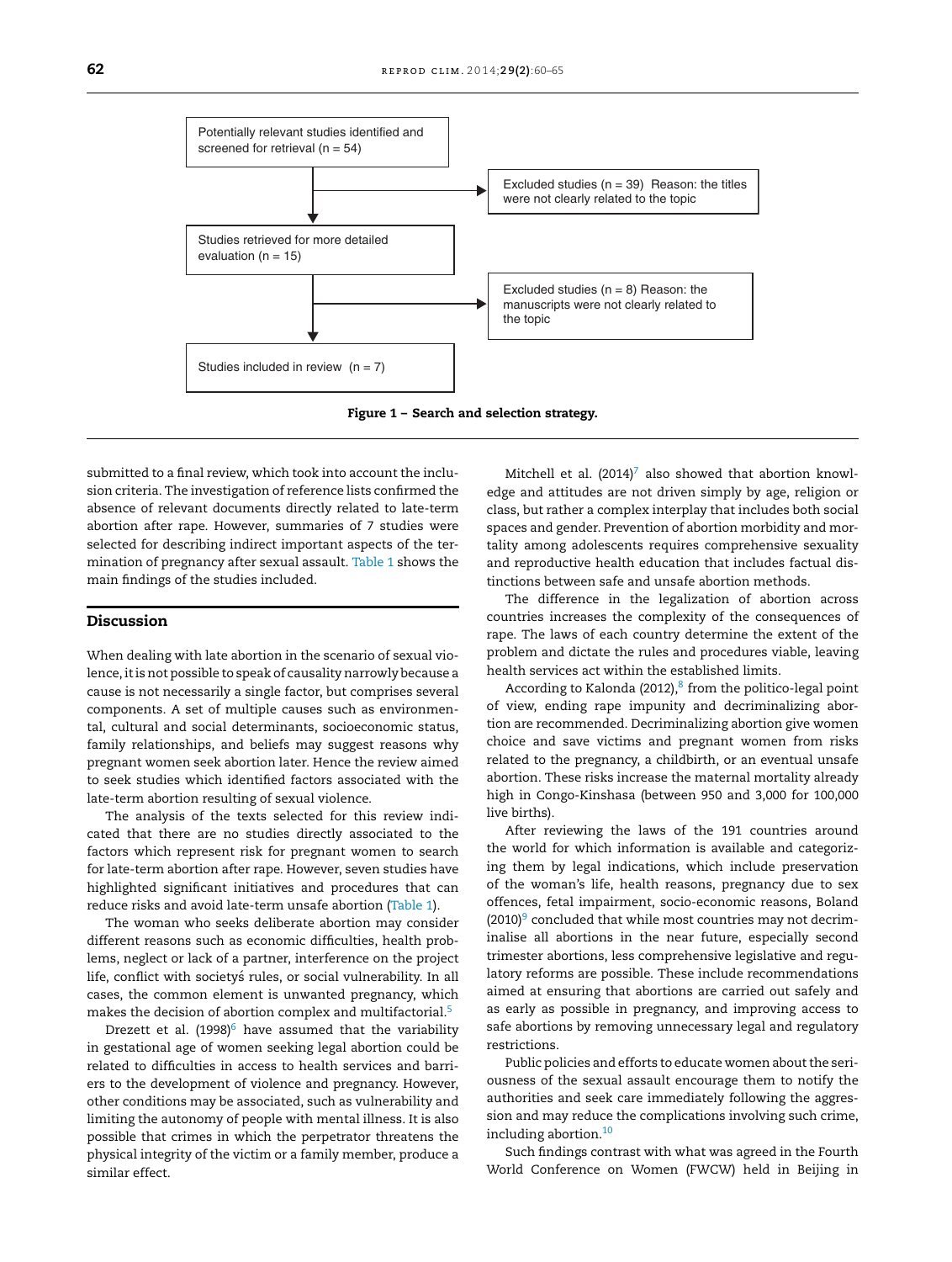<span id="page-3-0"></span>

| Table 1 - Major studies demonstrating different findings about factors related to abortion after rape. |                           |                                 |                                                                                                                                                                                                                                                            |                                                                                                                                                                                                                                                                                                                                                                                                                                                  |
|--------------------------------------------------------------------------------------------------------|---------------------------|---------------------------------|------------------------------------------------------------------------------------------------------------------------------------------------------------------------------------------------------------------------------------------------------------|--------------------------------------------------------------------------------------------------------------------------------------------------------------------------------------------------------------------------------------------------------------------------------------------------------------------------------------------------------------------------------------------------------------------------------------------------|
| Author/Year                                                                                            | Number of<br>participants | Study design                    | Objective                                                                                                                                                                                                                                                  | Conclusion                                                                                                                                                                                                                                                                                                                                                                                                                                       |
| Mitchell et al.<br>(2014)                                                                              | 378                       | School-based<br>internet survey | To examine awareness of unwanted<br>pregnancy, abortion behaviour,<br>methods, and attitudes toward<br>specific legal indications for abortion                                                                                                             | Prevention of abortion morbidity and<br>mortality among adolescents requires<br>comprehensive sexuality and reproductive<br>health education                                                                                                                                                                                                                                                                                                     |
| Kalonda (2012)                                                                                         | not apply                 | Qualitattive                    | To present three arguments which<br>plead in favour of legalizing abortion<br>in DRC                                                                                                                                                                       | Ending rape impunity and decriminalizing<br>abortion give women choice and save victims<br>of rape and pregnant women from risks<br>related to the pregnancy, or an eventual<br>unsafe abortion                                                                                                                                                                                                                                                  |
| <b>Boland</b> (2010)                                                                                   | not apply                 | Qualitattive                    | To review the laws of 191 countries<br>and categorizes them by legal<br>indications, which include<br>preservation of the woman's life,<br>health reasons, pregnancy due to sex<br>offences, fetal impairment,<br>socio-economic reasons<br>and on request | While most countries may not decriminalize<br>all abortions in the near future, especially<br>second trimester abortions, less<br>comprehensive legislative and regulatory<br>reforms are possible. These include<br>recommendations aimed at ensuring that<br>abortions are carried out safely and as early<br>as possible in pregnancy, and improving<br>access to safe abortions by removing<br>unnecessary legal and regulatory restrictions |
| Muhlsteina et al.<br>(2013)                                                                            | not apply                 | Qualitattive                    | To summarize the main essential<br>elements of the medical and forensic<br>care of a pregnancy arising after<br>a rape                                                                                                                                     | The handling of a pregnant woman after rape<br>involves several procedures of different<br>professionals who often work in isolation.<br>The exchange of information should ideally<br>be able to optimize processes and<br>procedures, prioritizing the interests of the<br>victim                                                                                                                                                              |
| Jakovski et al.<br>(2011)                                                                              | 2 cases                   | Case-study                      | Incest discovered by examination<br>of products of conception                                                                                                                                                                                              | Incest victims are rapidly changing<br>physically and psychologically and may<br>suffer serious consequences in their further<br>development. Therefore, if an abortion is to<br>be performed it is be best to be done in the<br>early stage of the first trimester                                                                                                                                                                              |
| Natan (2010)                                                                                           | 100                       | Descriptive                     | To compare the attitudes of nursing<br>students and nurses working in<br>maternity wards towards late abortion<br>and to identify the factors influencing<br>their attitudes                                                                               | Personal religious beliefs, as well as the<br>reason for the abortion, were found to be<br>influential in determining the nursing<br>students and nurses providing care to<br>patients undergoing late abortions                                                                                                                                                                                                                                 |
| Cybulska (2013)                                                                                        | not apply                 | Qualitattive                    | Describe the factors that may affect<br>the recovery of victims of sexual<br>assault Immediately after the incident<br>as prevention of unwanted pregnancy<br>and sexually transmitted diseases<br>including the human<br>immunodeficiency virus           | Prevention of pregnancy as well as STI,<br>including HIV infection, offer reassurance<br>that any potential physical damage will be<br>prevented. Having forensic evidence gathered<br>and aftercare facilitated may be empowering,<br>and can assist in physical and emotional<br>recovery from rape and sexual assault                                                                                                                         |

1995, which recognized womenś right to decide freely about their fertility and sexuality, free of coercion, discrimination or violence.<sup>[11](#page-4-0)</sup> Indeed, the restriction of these rights can still be observed in almost all societies, especially those in which the woman holds position of greater submission in relation to man[.12](#page-4-0)

On the other hand, almost all countries in the world have laws that allow abortion is performed to save the woman's life. In about 60% of them, the legislation also allows abortion is practiced to preserve the physical or mental health. Almost 40% of them do not punish abortion when pregnancy results from sexual violence or when courses with severe fetal anomaly. Social or economic reasons have permissive for abortion in 33% of the laws. Voluntary abortion by the woman's request is guaranteed for about 27% of the countries, the most developed[.13](#page-4-0)

Based on Muhlsteina et al  $(2013)$ ,<sup>[14](#page-4-0)</sup> the handling of a pregnant woman after rape involves several procedures of different professionals: gynecologist, pediatrician, anesthetist, midwife, social worker, psychiatrist and psychologist, in addition to administrative and judicial personnel. Unfortunately, the various protagonists involved, often work in isolation, communicating little with each other. The exchange of information (within the limits of confidentiality and their legal exceptions) should ideally be able to optimize processes and procedures, prioritizing the interests of the victim.

Furthermore, Ben Natan and Melitz  $(2011)^{15}$  compared the attitudes of nursing students and nurses working in maternity wards towards late abortions performed after the 16th week of pregnancy and identified the factors influencing their attitudes. The differences in attitudes are related to their personal religious beliefs, as well as the reason for the abortion.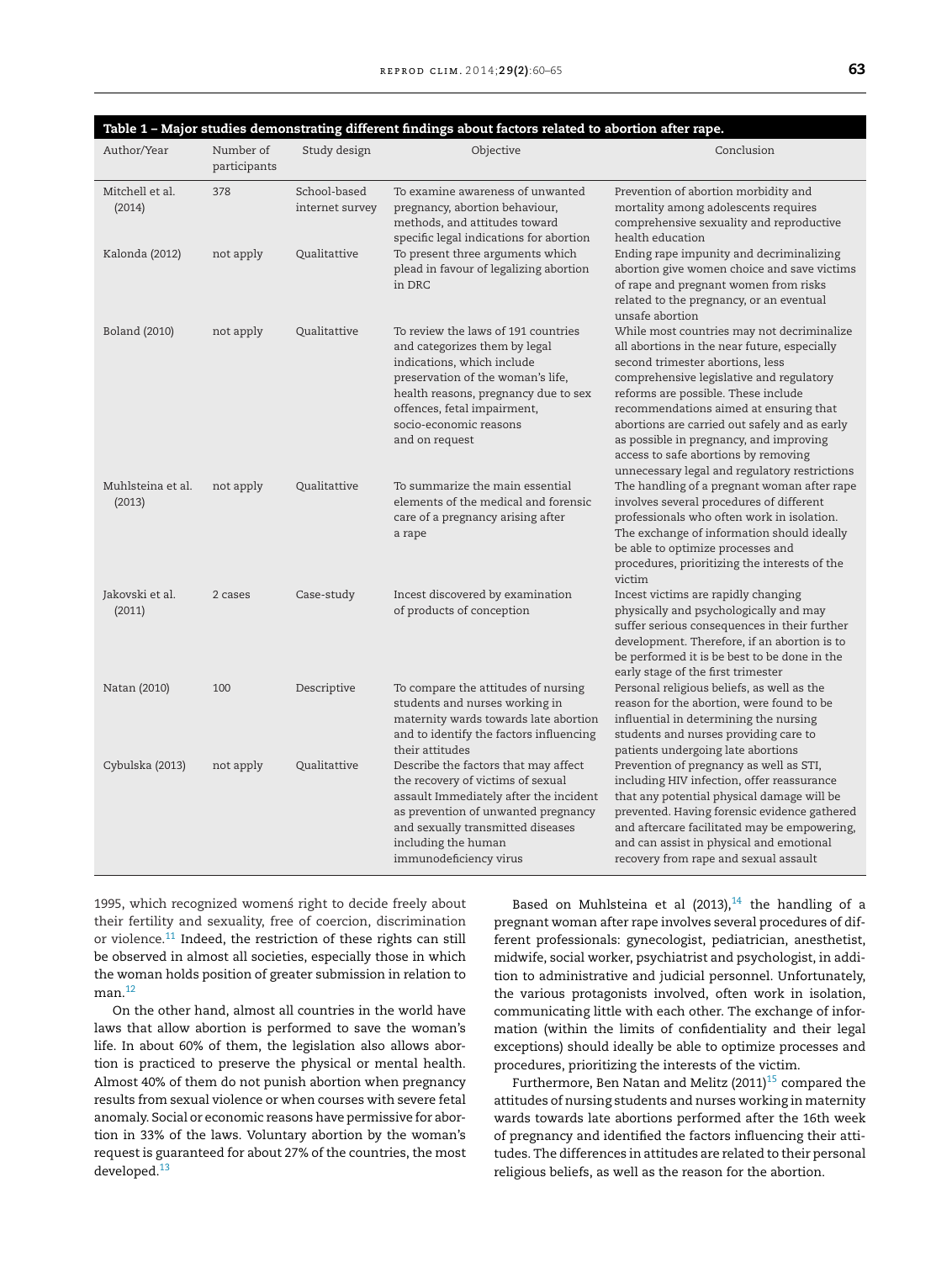<span id="page-4-0"></span>It was described by Cybulska  $(2013)^{16}$  the factors that may affect the recovery of victims of sexual assault Immediately after the incident as prevention of unwanted pregnancy and sexually transmitted diseases (STI) including the human immunodeficiency virus (HIV). Immediate medical and psychosocial care affects the well-being of the victims, and represents an important part of the beginning of the healing process. Prevention of pregnancy as well as STI, including HIV infection, offer reassurance that any potential physical damage will be prevented. Being believed, listened to and taken care of may affect reporting the crime to the police. Having forensic evidence gathered and aftercare facilitated may be empowering, and can assist in physical and emotional recovery.

These findings corroborate the evidences that the high frequency of suicidal ideation among women who experience a rape-induced pregnancy reduces significantly after the abortion.<sup>1</sup> Undoubtedly, all care provided by a skilled and attentive staff, greatly help the recovery of the woman. Advances in public policies for women are encouraging and promising in Brazil, but the number and distribution of health services performing legal abortion is still insufficient to ensure equal opportunity for all women. $17$ 

The invisibility of sexual violence during attendance is also related to the difficulties of professionals dealing with the subject, due to a moralistic attitude of society in the face of the difficulties in handling with issues of sexuality. Often, health professionals, when in the care of women who have suffered an act of sexual violence, try to shift the "problem" to other services, the judiciary, the public safety sector or social service institution. Many of these professionals are not trained to deal with the testimonies of sexual violence of women, which reinforces the need for the guidance of legal and regulatory instruments, such as constitutional rules, code of professional ethics, federal laws, ministerial decrees, agreements and international human rights.<sup>11</sup>

Jakovski et al.  $(2011)^{18}$  $(2011)^{18}$  $(2011)^{18}$  emphasized that incest victims are rapidly changing physically and psychologically and may suffer serious consequences in their further development. Therefore, if an abortion is to be performed it is being best to be done in the early stage of the first trimester.

Incest may be the most extreme form of sexual abuse involving adult-child. Forward and Buck  $(1989)^{19}$  $(1989)^{19}$  $(1989)^{19}$  claimed that it is powerful and its devastation is greater than that of nonincestuous sexual violence against children, because it falls within the constellations of emotions and family conflicts, with an expression of complex family dynamics. The child no longer feels safe even in her own bed, being forced to learn to live with incest. The aggressor is always present and incest is a constant horror for the victim. Literature has reported different important aspects that involve an abortion procedure after rape, but there is no clear evidence of which factors are directly associated to the late search for abortion.

## **Conclusion**

Although it is not yet clear which factors are directly associated to the late search for abortion after rape, there are different initiatives and proceedings that can contribute to avoid a late-term and unsafe abortion: comprehensive sexuality and reproductive health education, ending rape impunity and decriminalizing abortion, improving access to safe early abortions by removing unnecessary legal and regulatory restrictions, exchanging information to optimize processes and procedures, prioritizing the interests of the victim, better enabling teams in health services, and, especially, the prevention of pregnancy as well as STI, including HIV infection.

### **Conflicts of interest**

The authors declare no conflicts of interest.

#### **REFERENCES**

- 1. [Drezett](http://refhub.elsevier.com/S1413-2087(14)00041-7/sbref0005) [J,](http://refhub.elsevier.com/S1413-2087(14)00041-7/sbref0005) [Junqueira](http://refhub.elsevier.com/S1413-2087(14)00041-7/sbref0005) [L,](http://refhub.elsevier.com/S1413-2087(14)00041-7/sbref0005) [Antonio](http://refhub.elsevier.com/S1413-2087(14)00041-7/sbref0005) [IP,](http://refhub.elsevier.com/S1413-2087(14)00041-7/sbref0005) [Campos](http://refhub.elsevier.com/S1413-2087(14)00041-7/sbref0005) [F,](http://refhub.elsevier.com/S1413-2087(14)00041-7/sbref0005) [Leal](http://refhub.elsevier.com/S1413-2087(14)00041-7/sbref0005) [MCP,](http://refhub.elsevier.com/S1413-2087(14)00041-7/sbref0005) [Iannetta](http://refhub.elsevier.com/S1413-2087(14)00041-7/sbref0005) [R.](http://refhub.elsevier.com/S1413-2087(14)00041-7/sbref0005) [Contribution](http://refhub.elsevier.com/S1413-2087(14)00041-7/sbref0005) [to](http://refhub.elsevier.com/S1413-2087(14)00041-7/sbref0005) [the](http://refhub.elsevier.com/S1413-2087(14)00041-7/sbref0005) [study](http://refhub.elsevier.com/S1413-2087(14)00041-7/sbref0005) [of](http://refhub.elsevier.com/S1413-2087(14)00041-7/sbref0005) [the](http://refhub.elsevier.com/S1413-2087(14)00041-7/sbref0005) [sexual](http://refhub.elsevier.com/S1413-2087(14)00041-7/sbref0005) [violence](http://refhub.elsevier.com/S1413-2087(14)00041-7/sbref0005) [against](http://refhub.elsevier.com/S1413-2087(14)00041-7/sbref0005) [the](http://refhub.elsevier.com/S1413-2087(14)00041-7/sbref0005) [adolescent:](http://refhub.elsevier.com/S1413-2087(14)00041-7/sbref0005) [a](http://refhub.elsevier.com/S1413-2087(14)00041-7/sbref0005) [perspective](http://refhub.elsevier.com/S1413-2087(14)00041-7/sbref0005) [of](http://refhub.elsevier.com/S1413-2087(14)00041-7/sbref0005) [sexual](http://refhub.elsevier.com/S1413-2087(14)00041-7/sbref0005) [and](http://refhub.elsevier.com/S1413-2087(14)00041-7/sbref0005) [reproductive](http://refhub.elsevier.com/S1413-2087(14)00041-7/sbref0005) [health](http://refhub.elsevier.com/S1413-2087(14)00041-7/sbref0005) [and](http://refhub.elsevier.com/S1413-2087(14)00041-7/sbref0005) [violation](http://refhub.elsevier.com/S1413-2087(14)00041-7/sbref0005) [of](http://refhub.elsevier.com/S1413-2087(14)00041-7/sbref0005) [human](http://refhub.elsevier.com/S1413-2087(14)00041-7/sbref0005) [rights.](http://refhub.elsevier.com/S1413-2087(14)00041-7/sbref0005) [Adolescência](http://refhub.elsevier.com/S1413-2087(14)00041-7/sbref0005) [&](http://refhub.elsevier.com/S1413-2087(14)00041-7/sbref0005) [Saúde.](http://refhub.elsevier.com/S1413-2087(14)00041-7/sbref0005) [2004;1:31](http://refhub.elsevier.com/S1413-2087(14)00041-7/sbref0005)–[9.](http://refhub.elsevier.com/S1413-2087(14)00041-7/sbref0005)
- 2. Brasil. Ministério da Saúde. Secretaria de Atenção à Saúde. Departamento de Ações Programáticas Estratégicas. Área Técnica de Saúde da Mulher. Prevenção e tratamento dos agravos resultantes da violência sexual contra mulheres e adolescentes. 2. ed. atualizada e ampliada. Brasília (DF): Editora MS; 2005.
- 3. Pública. Agência de Reportagem e Jornalismo Investigativo Pública [homepage na internet]. Dor em dobro [acesso 30 may 2014]. Disponível em:
	- <http://apublica.org/2014/05/dor-em-dobro-2/>
- 4. [Van](http://refhub.elsevier.com/S1413-2087(14)00041-7/sbref0020) [Look](http://refhub.elsevier.com/S1413-2087(14)00041-7/sbref0020) [PF,](http://refhub.elsevier.com/S1413-2087(14)00041-7/sbref0020) [Cottingham](http://refhub.elsevier.com/S1413-2087(14)00041-7/sbref0020) [JC.](http://refhub.elsevier.com/S1413-2087(14)00041-7/sbref0020) [Unsafe](http://refhub.elsevier.com/S1413-2087(14)00041-7/sbref0020) [abortion:](http://refhub.elsevier.com/S1413-2087(14)00041-7/sbref0020) [an](http://refhub.elsevier.com/S1413-2087(14)00041-7/sbref0020) [avoidable](http://refhub.elsevier.com/S1413-2087(14)00041-7/sbref0020) [tragedy.](http://refhub.elsevier.com/S1413-2087(14)00041-7/sbref0020) [Best](http://refhub.elsevier.com/S1413-2087(14)00041-7/sbref0020) [Pract](http://refhub.elsevier.com/S1413-2087(14)00041-7/sbref0020) [Res](http://refhub.elsevier.com/S1413-2087(14)00041-7/sbref0020) [Clin](http://refhub.elsevier.com/S1413-2087(14)00041-7/sbref0020) [Obstet](http://refhub.elsevier.com/S1413-2087(14)00041-7/sbref0020) [Gynaecol.](http://refhub.elsevier.com/S1413-2087(14)00041-7/sbref0020) [2002;16:205](http://refhub.elsevier.com/S1413-2087(14)00041-7/sbref0020)–[20.](http://refhub.elsevier.com/S1413-2087(14)00041-7/sbref0020)
- 5. [Faúndes](http://refhub.elsevier.com/S1413-2087(14)00041-7/sbref0025) [A,](http://refhub.elsevier.com/S1413-2087(14)00041-7/sbref0025) [Barzelatto](http://refhub.elsevier.com/S1413-2087(14)00041-7/sbref0025) [J,](http://refhub.elsevier.com/S1413-2087(14)00041-7/sbref0025) [editors.](http://refhub.elsevier.com/S1413-2087(14)00041-7/sbref0025) [The](http://refhub.elsevier.com/S1413-2087(14)00041-7/sbref0025) [drama](http://refhub.elsevier.com/S1413-2087(14)00041-7/sbref0025) [of](http://refhub.elsevier.com/S1413-2087(14)00041-7/sbref0025) [abortion:](http://refhub.elsevier.com/S1413-2087(14)00041-7/sbref0025) [in](http://refhub.elsevier.com/S1413-2087(14)00041-7/sbref0025) [search](http://refhub.elsevier.com/S1413-2087(14)00041-7/sbref0025) [of](http://refhub.elsevier.com/S1413-2087(14)00041-7/sbref0025) [a](http://refhub.elsevier.com/S1413-2087(14)00041-7/sbref0025) [consensus.](http://refhub.elsevier.com/S1413-2087(14)00041-7/sbref0025) [Campinas:](http://refhub.elsevier.com/S1413-2087(14)00041-7/sbref0025) [Komedi;](http://refhub.elsevier.com/S1413-2087(14)00041-7/sbref0025) [2004.](http://refhub.elsevier.com/S1413-2087(14)00041-7/sbref0025)
- 6. [Drezett](http://refhub.elsevier.com/S1413-2087(14)00041-7/sbref0030) [J,](http://refhub.elsevier.com/S1413-2087(14)00041-7/sbref0030) [Baldacini](http://refhub.elsevier.com/S1413-2087(14)00041-7/sbref0030) [I,](http://refhub.elsevier.com/S1413-2087(14)00041-7/sbref0030) [Freitas](http://refhub.elsevier.com/S1413-2087(14)00041-7/sbref0030) [GC,](http://refhub.elsevier.com/S1413-2087(14)00041-7/sbref0030) [Pinotti](http://refhub.elsevier.com/S1413-2087(14)00041-7/sbref0030) [JA.](http://refhub.elsevier.com/S1413-2087(14)00041-7/sbref0030) Contracepção [de](http://refhub.elsevier.com/S1413-2087(14)00041-7/sbref0030) [emergência](http://refhub.elsevier.com/S1413-2087(14)00041-7/sbref0030) [para](http://refhub.elsevier.com/S1413-2087(14)00041-7/sbref0030) [mulheres](http://refhub.elsevier.com/S1413-2087(14)00041-7/sbref0030) [vítimas](http://refhub.elsevier.com/S1413-2087(14)00041-7/sbref0030) [de](http://refhub.elsevier.com/S1413-2087(14)00041-7/sbref0030) [estupro.](http://refhub.elsevier.com/S1413-2087(14)00041-7/sbref0030) [Revista](http://refhub.elsevier.com/S1413-2087(14)00041-7/sbref0030) [do](http://refhub.elsevier.com/S1413-2087(14)00041-7/sbref0030) [Centro](http://refhub.elsevier.com/S1413-2087(14)00041-7/sbref0030) [de](http://refhub.elsevier.com/S1413-2087(14)00041-7/sbref0030) [Referência.](http://refhub.elsevier.com/S1413-2087(14)00041-7/sbref0030) [1998;3:29–33.](http://refhub.elsevier.com/S1413-2087(14)00041-7/sbref0030)
- 7. [Mitchell](http://refhub.elsevier.com/S1413-2087(14)00041-7/sbref0035) [EM,](http://refhub.elsevier.com/S1413-2087(14)00041-7/sbref0035) [Heumann](http://refhub.elsevier.com/S1413-2087(14)00041-7/sbref0035) [S,](http://refhub.elsevier.com/S1413-2087(14)00041-7/sbref0035) [Araujo](http://refhub.elsevier.com/S1413-2087(14)00041-7/sbref0035) [A,](http://refhub.elsevier.com/S1413-2087(14)00041-7/sbref0035) [Adesse](http://refhub.elsevier.com/S1413-2087(14)00041-7/sbref0035) [L,](http://refhub.elsevier.com/S1413-2087(14)00041-7/sbref0035) [Halpern](http://refhub.elsevier.com/S1413-2087(14)00041-7/sbref0035) [CT.](http://refhub.elsevier.com/S1413-2087(14)00041-7/sbref0035) [Brazilian](http://refhub.elsevier.com/S1413-2087(14)00041-7/sbref0035) [adolescents'](http://refhub.elsevier.com/S1413-2087(14)00041-7/sbref0035) [knowledge](http://refhub.elsevier.com/S1413-2087(14)00041-7/sbref0035) [and](http://refhub.elsevier.com/S1413-2087(14)00041-7/sbref0035) [beliefs](http://refhub.elsevier.com/S1413-2087(14)00041-7/sbref0035) [about](http://refhub.elsevier.com/S1413-2087(14)00041-7/sbref0035) [abortion](http://refhub.elsevier.com/S1413-2087(14)00041-7/sbref0035) [methods:](http://refhub.elsevier.com/S1413-2087(14)00041-7/sbref0035) [a](http://refhub.elsevier.com/S1413-2087(14)00041-7/sbref0035) [school-based](http://refhub.elsevier.com/S1413-2087(14)00041-7/sbref0035) [internet](http://refhub.elsevier.com/S1413-2087(14)00041-7/sbref0035) [inquiry.](http://refhub.elsevier.com/S1413-2087(14)00041-7/sbref0035) [BMC](http://refhub.elsevier.com/S1413-2087(14)00041-7/sbref0035) [Womens](http://refhub.elsevier.com/S1413-2087(14)00041-7/sbref0035) [Health.](http://refhub.elsevier.com/S1413-2087(14)00041-7/sbref0035) [2014;14:27.](http://refhub.elsevier.com/S1413-2087(14)00041-7/sbref0035)
- 8. [Kalonda](http://refhub.elsevier.com/S1413-2087(14)00041-7/sbref0040) [JC.](http://refhub.elsevier.com/S1413-2087(14)00041-7/sbref0040) [Sexual](http://refhub.elsevier.com/S1413-2087(14)00041-7/sbref0040) [violence](http://refhub.elsevier.com/S1413-2087(14)00041-7/sbref0040) [in](http://refhub.elsevier.com/S1413-2087(14)00041-7/sbref0040) [Congo-Kinshasa:](http://refhub.elsevier.com/S1413-2087(14)00041-7/sbref0040) [necessity](http://refhub.elsevier.com/S1413-2087(14)00041-7/sbref0040) [of](http://refhub.elsevier.com/S1413-2087(14)00041-7/sbref0040) [decriminalizing](http://refhub.elsevier.com/S1413-2087(14)00041-7/sbref0040) [abortion.](http://refhub.elsevier.com/S1413-2087(14)00041-7/sbref0040) [Rev](http://refhub.elsevier.com/S1413-2087(14)00041-7/sbref0040) [Med](http://refhub.elsevier.com/S1413-2087(14)00041-7/sbref0040) [Brux.](http://refhub.elsevier.com/S1413-2087(14)00041-7/sbref0040) [2012;33:482–6.](http://refhub.elsevier.com/S1413-2087(14)00041-7/sbref0040)
- 9. [Boland](http://refhub.elsevier.com/S1413-2087(14)00041-7/sbref0045) [R.](http://refhub.elsevier.com/S1413-2087(14)00041-7/sbref0045) [Second](http://refhub.elsevier.com/S1413-2087(14)00041-7/sbref0045) [trimester](http://refhub.elsevier.com/S1413-2087(14)00041-7/sbref0045) [abortion](http://refhub.elsevier.com/S1413-2087(14)00041-7/sbref0045) [laws](http://refhub.elsevier.com/S1413-2087(14)00041-7/sbref0045) [globally:](http://refhub.elsevier.com/S1413-2087(14)00041-7/sbref0045) [actuality,](http://refhub.elsevier.com/S1413-2087(14)00041-7/sbref0045) [trends](http://refhub.elsevier.com/S1413-2087(14)00041-7/sbref0045) [and](http://refhub.elsevier.com/S1413-2087(14)00041-7/sbref0045) [recommendations.](http://refhub.elsevier.com/S1413-2087(14)00041-7/sbref0045) [Reprod](http://refhub.elsevier.com/S1413-2087(14)00041-7/sbref0045) [Health](http://refhub.elsevier.com/S1413-2087(14)00041-7/sbref0045) [Matters.](http://refhub.elsevier.com/S1413-2087(14)00041-7/sbref0045) [2010;18:67](http://refhub.elsevier.com/S1413-2087(14)00041-7/sbref0045)–[89.](http://refhub.elsevier.com/S1413-2087(14)00041-7/sbref0045)
- 10. [Vertamatti](http://refhub.elsevier.com/S1413-2087(14)00041-7/sbref0050) [MAF,](http://refhub.elsevier.com/S1413-2087(14)00041-7/sbref0050) [Abreu](http://refhub.elsevier.com/S1413-2087(14)00041-7/sbref0050) [LC,](http://refhub.elsevier.com/S1413-2087(14)00041-7/sbref0050) [Drezett](http://refhub.elsevier.com/S1413-2087(14)00041-7/sbref0050) [J,](http://refhub.elsevier.com/S1413-2087(14)00041-7/sbref0050) [Valenti](http://refhub.elsevier.com/S1413-2087(14)00041-7/sbref0050) [VE,](http://refhub.elsevier.com/S1413-2087(14)00041-7/sbref0050) [Barbosa](http://refhub.elsevier.com/S1413-2087(14)00041-7/sbref0050) [CP.](http://refhub.elsevier.com/S1413-2087(14)00041-7/sbref0050) [Time](http://refhub.elsevier.com/S1413-2087(14)00041-7/sbref0050) [Lapsed](http://refhub.elsevier.com/S1413-2087(14)00041-7/sbref0050) [Between](http://refhub.elsevier.com/S1413-2087(14)00041-7/sbref0050) [Sexual](http://refhub.elsevier.com/S1413-2087(14)00041-7/sbref0050) [Aggression](http://refhub.elsevier.com/S1413-2087(14)00041-7/sbref0050) [and](http://refhub.elsevier.com/S1413-2087(14)00041-7/sbref0050) [Arrival](http://refhub.elsevier.com/S1413-2087(14)00041-7/sbref0050) [at](http://refhub.elsevier.com/S1413-2087(14)00041-7/sbref0050) [the](http://refhub.elsevier.com/S1413-2087(14)00041-7/sbref0050) [Brazilian](http://refhub.elsevier.com/S1413-2087(14)00041-7/sbref0050) [Health](http://refhub.elsevier.com/S1413-2087(14)00041-7/sbref0050) [Service](http://refhub.elsevier.com/S1413-2087(14)00041-7/sbref0050). [Journal](http://refhub.elsevier.com/S1413-2087(14)00041-7/sbref0050) [of](http://refhub.elsevier.com/S1413-2087(14)00041-7/sbref0050) [Human](http://refhub.elsevier.com/S1413-2087(14)00041-7/sbref0050) [Growth](http://refhub.elsevier.com/S1413-2087(14)00041-7/sbref0050) [and](http://refhub.elsevier.com/S1413-2087(14)00041-7/sbref0050) [Development.](http://refhub.elsevier.com/S1413-2087(14)00041-7/sbref0050) [2013;23:46](http://refhub.elsevier.com/S1413-2087(14)00041-7/sbref0050)–[51.](http://refhub.elsevier.com/S1413-2087(14)00041-7/sbref0050)
- 11. [Souza](http://refhub.elsevier.com/S1413-2087(14)00041-7/sbref0055) [CM,](http://refhub.elsevier.com/S1413-2087(14)00041-7/sbref0055) [Adesse](http://refhub.elsevier.com/S1413-2087(14)00041-7/sbref0055) [L.](http://refhub.elsevier.com/S1413-2087(14)00041-7/sbref0055) [Sexual](http://refhub.elsevier.com/S1413-2087(14)00041-7/sbref0055) [violence](http://refhub.elsevier.com/S1413-2087(14)00041-7/sbref0055) [in](http://refhub.elsevier.com/S1413-2087(14)00041-7/sbref0055) [Brazil:](http://refhub.elsevier.com/S1413-2087(14)00041-7/sbref0055) [perspectives](http://refhub.elsevier.com/S1413-2087(14)00041-7/sbref0055) [and](http://refhub.elsevier.com/S1413-2087(14)00041-7/sbref0055) [challenges.](http://refhub.elsevier.com/S1413-2087(14)00041-7/sbref0055) [Brasília:](http://refhub.elsevier.com/S1413-2087(14)00041-7/sbref0055) [Secretaria](http://refhub.elsevier.com/S1413-2087(14)00041-7/sbref0055) [Especial](http://refhub.elsevier.com/S1413-2087(14)00041-7/sbref0055) [de](http://refhub.elsevier.com/S1413-2087(14)00041-7/sbref0055) [Políticas](http://refhub.elsevier.com/S1413-2087(14)00041-7/sbref0055) [para](http://refhub.elsevier.com/S1413-2087(14)00041-7/sbref0055) [Mulheres;](http://refhub.elsevier.com/S1413-2087(14)00041-7/sbref0055) [2005.](http://refhub.elsevier.com/S1413-2087(14)00041-7/sbref0055)
- 12. [Drezett](http://refhub.elsevier.com/S1413-2087(14)00041-7/sbref0060) [J,](http://refhub.elsevier.com/S1413-2087(14)00041-7/sbref0060) [Pedroso](http://refhub.elsevier.com/S1413-2087(14)00041-7/sbref0060) [D,](http://refhub.elsevier.com/S1413-2087(14)00041-7/sbref0060) [Vertamatti](http://refhub.elsevier.com/S1413-2087(14)00041-7/sbref0060) [MA,](http://refhub.elsevier.com/S1413-2087(14)00041-7/sbref0060) [Macedo-Junior](http://refhub.elsevier.com/S1413-2087(14)00041-7/sbref0060) [H,](http://refhub.elsevier.com/S1413-2087(14)00041-7/sbref0060) [Blake](http://refhub.elsevier.com/S1413-2087(14)00041-7/sbref0060) [MT,](http://refhub.elsevier.com/S1413-2087(14)00041-7/sbref0060) [Gebrim](http://refhub.elsevier.com/S1413-2087(14)00041-7/sbref0060) [LH,](http://refhub.elsevier.com/S1413-2087(14)00041-7/sbref0060) [et](http://refhub.elsevier.com/S1413-2087(14)00041-7/sbref0060) [al.](http://refhub.elsevier.com/S1413-2087(14)00041-7/sbref0060) [Pregnancy](http://refhub.elsevier.com/S1413-2087(14)00041-7/sbref0060) [resulting](http://refhub.elsevier.com/S1413-2087(14)00041-7/sbref0060) [from](http://refhub.elsevier.com/S1413-2087(14)00041-7/sbref0060) [sexual](http://refhub.elsevier.com/S1413-2087(14)00041-7/sbref0060) [abuse:](http://refhub.elsevier.com/S1413-2087(14)00041-7/sbref0060) [reasons](http://refhub.elsevier.com/S1413-2087(14)00041-7/sbref0060) [alleged](http://refhub.elsevier.com/S1413-2087(14)00041-7/sbref0060) [by](http://refhub.elsevier.com/S1413-2087(14)00041-7/sbref0060) [Brazilian](http://refhub.elsevier.com/S1413-2087(14)00041-7/sbref0060) [women](http://refhub.elsevier.com/S1413-2087(14)00041-7/sbref0060) [for](http://refhub.elsevier.com/S1413-2087(14)00041-7/sbref0060) [carrying](http://refhub.elsevier.com/S1413-2087(14)00041-7/sbref0060) [out](http://refhub.elsevier.com/S1413-2087(14)00041-7/sbref0060) [the](http://refhub.elsevier.com/S1413-2087(14)00041-7/sbref0060) [abortion](http://refhub.elsevier.com/S1413-2087(14)00041-7/sbref0060) - [pregnancy](http://refhub.elsevier.com/S1413-2087(14)00041-7/sbref0060) [and](http://refhub.elsevier.com/S1413-2087(14)00041-7/sbref0060) [violence.](http://refhub.elsevier.com/S1413-2087(14)00041-7/sbref0060) [Health](http://refhub.elsevier.com/S1413-2087(14)00041-7/sbref0060) [MED.](http://refhub.elsevier.com/S1413-2087(14)00041-7/sbref0060) [2012;6:819–25.](http://refhub.elsevier.com/S1413-2087(14)00041-7/sbref0060)
- 13. [World](http://refhub.elsevier.com/S1413-2087(14)00041-7/sbref0065) [Health](http://refhub.elsevier.com/S1413-2087(14)00041-7/sbref0065) [Organization.](http://refhub.elsevier.com/S1413-2087(14)00041-7/sbref0065) [Maternal](http://refhub.elsevier.com/S1413-2087(14)00041-7/sbref0065) [Mortality](http://refhub.elsevier.com/S1413-2087(14)00041-7/sbref0065) [2000:](http://refhub.elsevier.com/S1413-2087(14)00041-7/sbref0065) [estimates](http://refhub.elsevier.com/S1413-2087(14)00041-7/sbref0065) [by](http://refhub.elsevier.com/S1413-2087(14)00041-7/sbref0065) [WHO,](http://refhub.elsevier.com/S1413-2087(14)00041-7/sbref0065) [UNICEF;](http://refhub.elsevier.com/S1413-2087(14)00041-7/sbref0065) [UNFPA.](http://refhub.elsevier.com/S1413-2087(14)00041-7/sbref0065) [Geneva:](http://refhub.elsevier.com/S1413-2087(14)00041-7/sbref0065) [World](http://refhub.elsevier.com/S1413-2087(14)00041-7/sbref0065) [Health](http://refhub.elsevier.com/S1413-2087(14)00041-7/sbref0065) [Organization;](http://refhub.elsevier.com/S1413-2087(14)00041-7/sbref0065) [2003.](http://refhub.elsevier.com/S1413-2087(14)00041-7/sbref0065)
- 14. [Muhlstein](http://refhub.elsevier.com/S1413-2087(14)00041-7/sbref0070) [J,](http://refhub.elsevier.com/S1413-2087(14)00041-7/sbref0070) [Martrille](http://refhub.elsevier.com/S1413-2087(14)00041-7/sbref0070) [L,](http://refhub.elsevier.com/S1413-2087(14)00041-7/sbref0070) [Guillet-May](http://refhub.elsevier.com/S1413-2087(14)00041-7/sbref0070) [F,](http://refhub.elsevier.com/S1413-2087(14)00041-7/sbref0070) [Routiot](http://refhub.elsevier.com/S1413-2087(14)00041-7/sbref0070) [T,](http://refhub.elsevier.com/S1413-2087(14)00041-7/sbref0070) [Coudane](http://refhub.elsevier.com/S1413-2087(14)00041-7/sbref0070) [H,](http://refhub.elsevier.com/S1413-2087(14)00041-7/sbref0070) [Judlin](http://refhub.elsevier.com/S1413-2087(14)00041-7/sbref0070) [P.](http://refhub.elsevier.com/S1413-2087(14)00041-7/sbref0070) [Post-rape](http://refhub.elsevier.com/S1413-2087(14)00041-7/sbref0070) [pregnancy.](http://refhub.elsevier.com/S1413-2087(14)00041-7/sbref0070) [Gynecol](http://refhub.elsevier.com/S1413-2087(14)00041-7/sbref0070) [Obstet](http://refhub.elsevier.com/S1413-2087(14)00041-7/sbref0070) [Fertil.](http://refhub.elsevier.com/S1413-2087(14)00041-7/sbref0070) [2013;41:110–5.](http://refhub.elsevier.com/S1413-2087(14)00041-7/sbref0070)